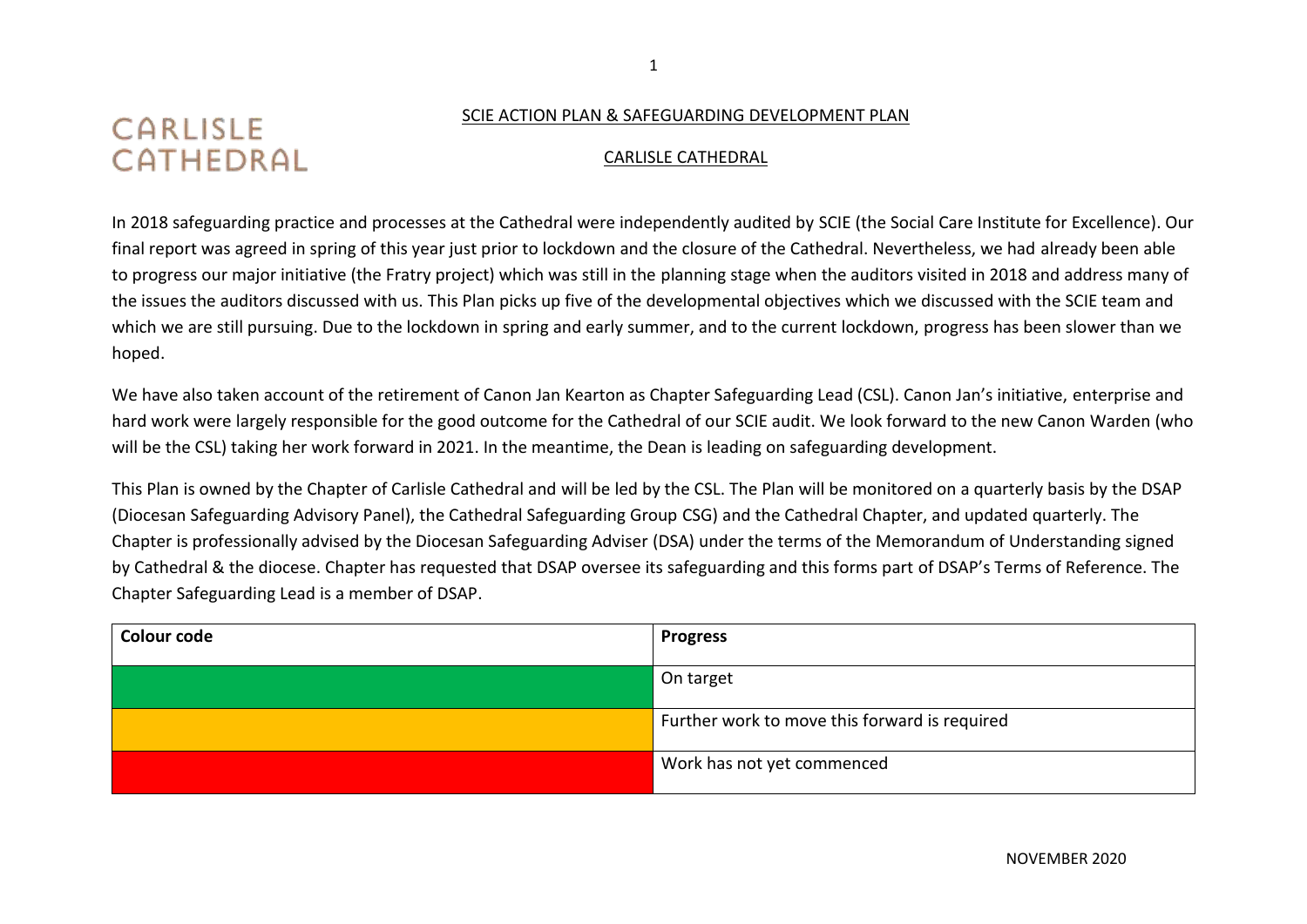| <b>Themes &amp; Actions</b>                                                                                                                     | Who will do it                                | <b>Measures</b>                                                                                                                                     | <b>Outcomes</b>                                                                                                                                     | <b>Progress</b> | Commentary                                                                                                                                                                                                 |
|-------------------------------------------------------------------------------------------------------------------------------------------------|-----------------------------------------------|-----------------------------------------------------------------------------------------------------------------------------------------------------|-----------------------------------------------------------------------------------------------------------------------------------------------------|-----------------|------------------------------------------------------------------------------------------------------------------------------------------------------------------------------------------------------------|
| 1) Support those who may pose a risk to others and 2) Engage more effectively with vulnerable adults who visit the Cathedral                    |                                               |                                                                                                                                                     |                                                                                                                                                     |                 |                                                                                                                                                                                                            |
| Support those who<br>threaten public order or<br>whose behaviour in<br>Cathedral spaces can be<br>challenging or whose<br>needs are challenging | Canon Warden<br>with<br>Safeguarding<br>Group | Make links with<br>mental health<br>services and local<br>Police. Individual<br><b>Risk Assessments</b><br>created where<br>necessary               | This was a new target<br>for 2019/20 but has<br>been deferred due to<br>lockdown. To be<br>actioned by the new<br>Canon Warden after<br>Easter 2021 |                 | Mental illness & alcohol<br>dependency are the prime<br>causes of these issues.<br>Contact with mental health<br>services can be improved                                                                  |
| Make links with local<br>social care, health &<br>voluntary services<br>involved with vulnerable<br>adults                                      | Canon Warden                                  | Current referral<br>thresholds better<br>understood,<br>current best<br>practice with<br>vulnerable<br>individuals &<br>groups better<br>understood | This was a new project<br>for $2019/20$ – deferred<br>due to lockdown & the<br>appointment of a new<br>Canon Warden. Action<br>after Easter 2021    |                 | Our understanding of how<br>best to engage with the<br>many vulnerable adults who<br>visit the Cathedral (mentally<br>ill, reduced circumstances,<br>homeless) lacks grounding<br>in current best practice |